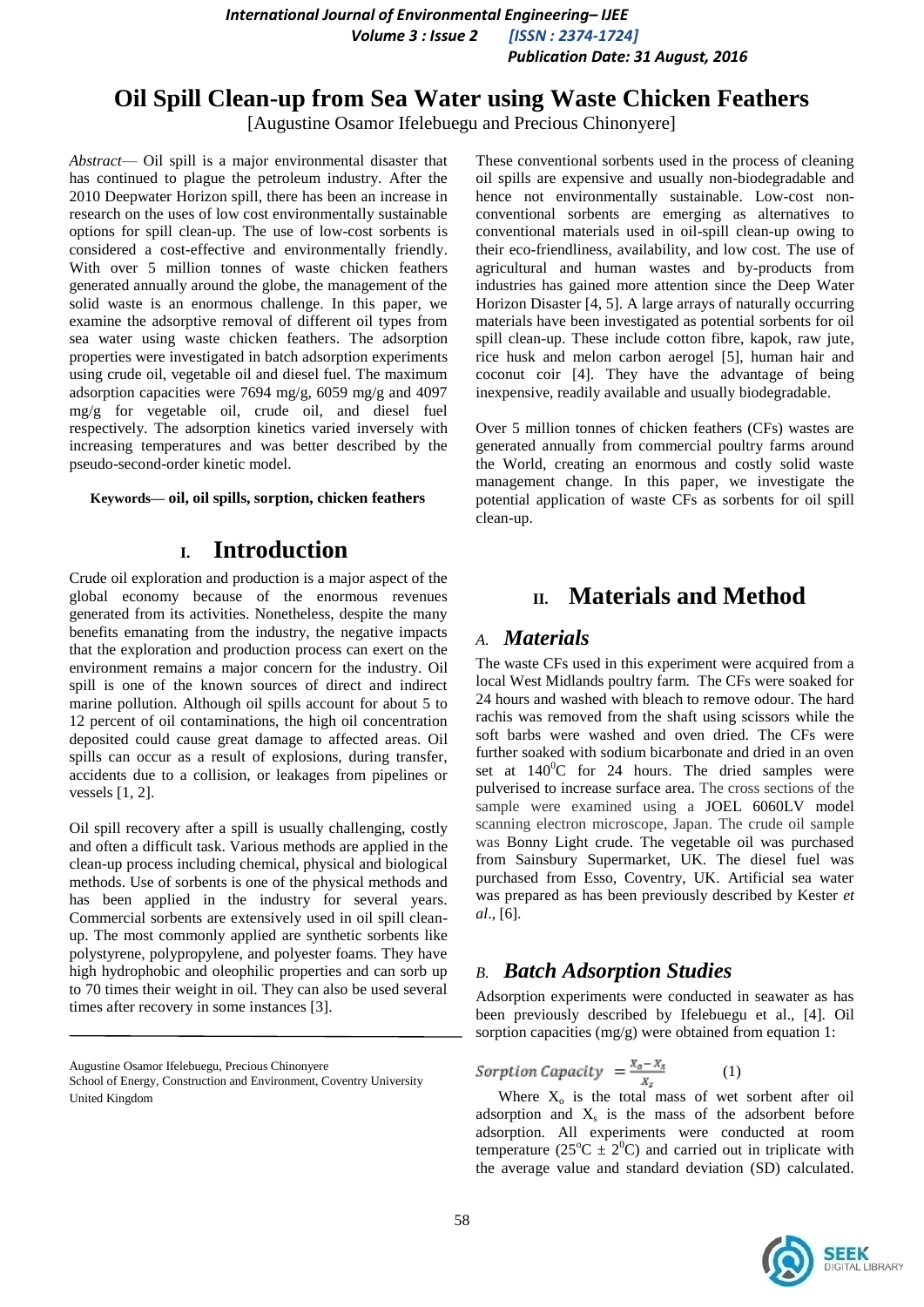*International Journal of Environmental Engineering– IJEE Volume 3 : Issue 2 [ISSN : 2374-1724] Publication Date: 31 August, 2016*

Sample data with SD greater than 10% were rejected with a re-run of the test carried out.

# **III. Results and Discussion**

### *A. Surface Morphology*

The surface morphology of CF was characterised by using SEM analysis to determine the porosity and texture of the sorbent. According to Figure 1, chicken feathers have hollow structures of knots and hooks [7]. These hollow structures contribute to the available pore spaces for binding with the oil adsorbates. Entangled pore structure and rough morphology of sorbents materials are known to enhance oil retention [8].



(a)



**(b)**

**Figure 1a and b: SEM images of chicken-feather:** *X330 and X800 magnification, 50 μm and 20 μm bar length equivalent, 10KV working voltage.*

# *B. Effect of Contact Time and Sorption Capacities*

The effects of contact time on oil sorption by chicken feathers for the three oil types are illustrated in Figure 2. It can be seen that the oil sorption process was rapid initially in the first 10 minutes, reaching equilibrium in about 30 minutes. The observed initial rapid sorption may be due to the movement of oil molecules from the higher concentration regions to the surface of the adsorbent. This

result is similar to the trend observed by Ifelebuegu and Momoh [9] while using coconut coir to remove vegetable oil and diesel fuel from salt water. The high rate of sorption of the oils onto CF may be due to the high keratin contents and strong disulphide bonding which is mainly responsible for their hydrophobic characteristics. It can also be attributed to the hollow structures of knots and hooks as shown in figure 1.



Figure 2. Adsorption Rate of CF in vegetable oil, crude oil and diesel fuel at temperature  $25 \pm 2^{0}C$ . The bars represent the standard deviation of the mean.

It can be seen that the sorption capacity for vegetable oil was the highest followed by crude oil and then diesel fuel. Similar results were reported by Ifelebuegu et al., [4], for the sorption of the same oils on human hair. The higher adsorption capacity for vegetable oil and crude oil are attributed to their higher viscosities, causing them to bind with the active sites on the CFs.

#### *C. Sorption Kinetics*

The adsorption kinetics was investigated for CF by using the pseudo-first order and pseudo-second order adsorption models as proposed by Lagergren, 1898 [10] and can be expressed linearly as equations 2 and 3:

Log (C<sub>e</sub>-C<sub>t</sub>) = Log C<sub>e</sub>-
$$
\frac{k_1}{2.303}
$$
 (2)  
t/C<sub>t</sub> = 1/k<sub>2</sub>\*C<sup>2</sup>+t/C<sub>e</sub> (3)

Pseudo-first order plot of Log (Ce-Ct) against t should give a linear relationship from which  $k_1$  in (min<sup>-1</sup>) can be calculated from the slope of the graph. A plot of  $t/C_t$  will give a rate constant  $k_2$  (mg g<sup>-1</sup>min<sup>-1</sup>) for pseudo-second order kinetics. Table 1 present the constant values and correlation coefficients  $R^2$  of both pseudo-first order and pseudosecond-order kinetic models for adsorption of vegetable oil and diesel fuel onto CF. The pseudo second order model indicates that the adsorption process favours chemisorption. This implies that the oil molecules form strong bonds with active sites of CF [11]. Ifelebuegu et al, [4] and Ifelebuegu and Momoh [9] both reported a pseudo second order

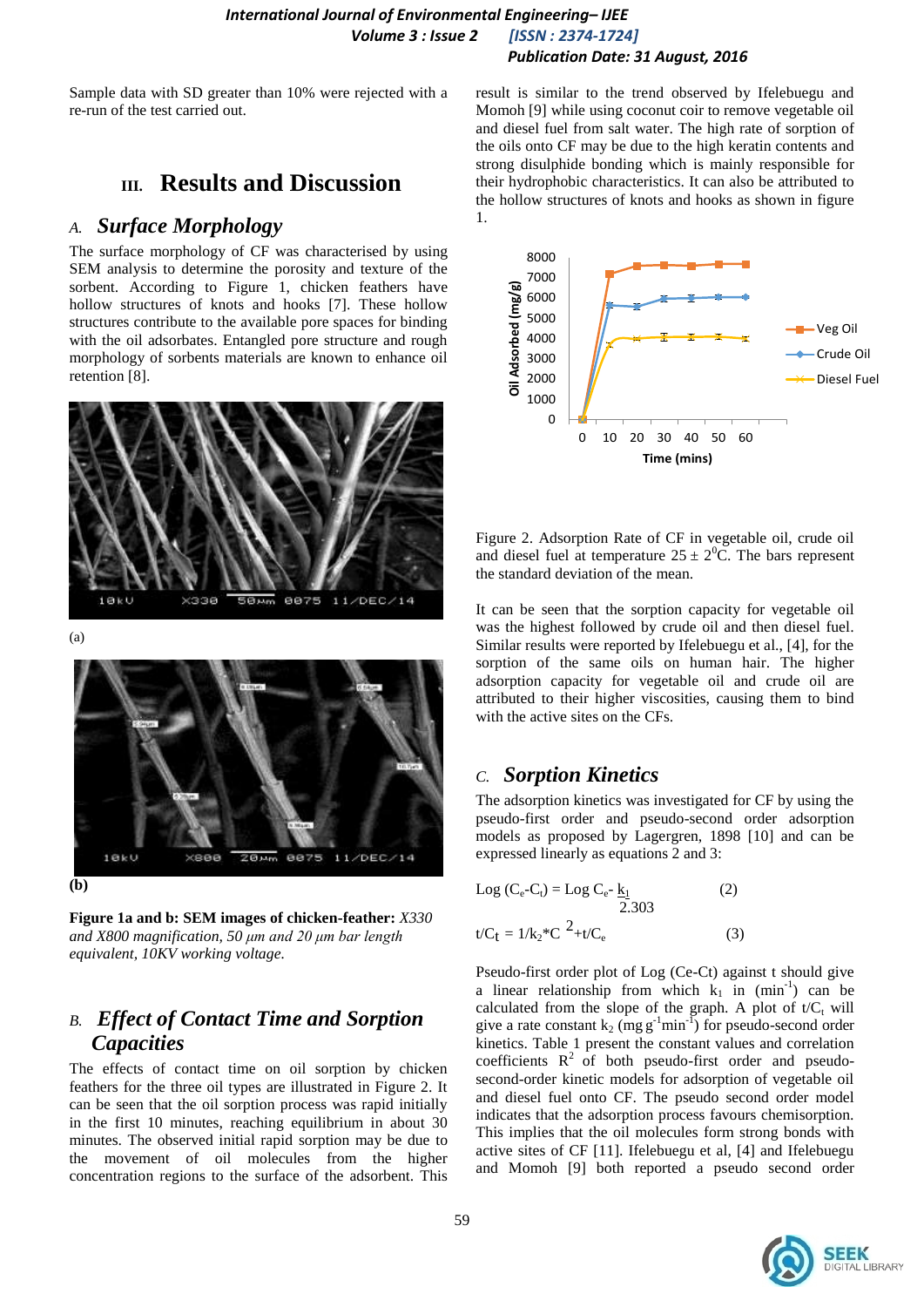#### *International Journal of Environmental Engineering– IJEE Volume 3 : Issue 2 [ISSN : 2374-1724] Publication Date: 31 August, 2016*

kinetics for the oil sorption onto human hair and coconut coir respectively.

Table 2. Results obtained from pseudo-first-order and pseudo second order kinetic modelling of the adsorption of vegetable oil and diesel fuel to CF.

| Oil Type      | Pseudo-first order         |       | Pseudo-second order                    |                |
|---------------|----------------------------|-------|----------------------------------------|----------------|
|               | $k_1$ (min <sup>-1</sup> ) | $R^2$ | $k_2$ (mg g <sup>-</sup><br>$min^{-1}$ | $\mathbf{R}^2$ |
| Vegetable oil | 0.117                      | 0.778 | 0.375                                  | 0.982          |
| Diesel        |                            | 0.788 | 0.250                                  | በ 973          |

# *D. Effects of Temperatures*

The adsorption capacity of CF was investigated at varying temperatures (18, 25, 30 and  $40^{\circ}$ C). The results shown in Figure 3 demonstrated a decrease in adsorption capacity with increasing temperatures. The decrease can be attributed to increased water solubility and decreased viscosity with increasing temperatures [4, 9]. The reduced viscosity causes an in increase in the binding energy of the CF to the oils due to increased Brownian motion [12, 13].



Figure 3. Effect of temperature on the sorption capacity of CF for vegetable oil and diesel fuel. The bars represent the standard deviation of the mean.

# *IV Conclusion*

Waste chicken feathers were evaluated for their potential applicability as oil spill sorbents in batch experiments. Maximum sorption capacities of 7694mg/g, 6059mg/g and 4097mg/g were achieved for vegetable oil, crude oil and diesel fuel respectively. The sorption capacities decreased with increasing temperature due to lower viscosity and increased Brownian motion at the oil sorbent interface. The adsorption kinetic followed a pseudo-second-order kinetic model with chemisorption as the rate determining step.

#### *References*

- [1] S. Huisman, "Oil Spills: Effects and Management'. Marine Incidents Management Cluster (MIMAC) Research in the Framework of the BELSPO Supporting Actions SPSD II, 2006.
- [2] International Tanker Owners Pollution Federation (2013) "The Oil Tankers Spill Statistics" [online] available from <http://www.itopf.com/knowledgeresources/data-statistics/statistics/>
- [3] A. K. Aboul-Gheit, F. H. Khalil, and T. Abdel-Moghny, "Adsorption of spilled oil from seawater by waste plastic." Oil & Gas Science and Technology 61(2), 259-268, 2006.
- [4] A.O. Ifelebuegu, T.V.A. Nguyen, P. Ukotije-Ikwut, and Z. Momoh, "Liquid-phase sorption characteristics of human hair as a natural oil spill sorbent." Journal of Environmental Chemical Engineering, 3(2), 938-943, 2015.

[5] E. Nyankson, D. Rodene, and R.B. Gupta, "Advancements in crude oil spill remediation research after the Deepwater Horizon Oil Spill. Water, Air, & Soil Pollution, 227(1), 1-22, 2016.

- [6] D.R. Kester, I.W. Duedall, D.N. Connors, R.M. Pytkowicz, Preparation of artificial seawater". J. Limnol. Oceanogr. 12, 176-179, 1967.
- [7] D. D. Belarmino, R. Ladchumananandasivam, L. D. Belarmino, J. R. Pimentel, B. G. da Rocha, A. O. Galvão,and S. M. de Andrade, "Physical and morphological structure of chicken-feathers (Keratin Biofiber) in natural, chemically and thermally Modified forms'. Materials Sciences and Applications 3, 887, 2012.
- [8] R. Wahi, L.A. Chuah, T.S.Y. Choong, Z. Ngaini, and M.M. Nourouzi, "Oil removal from aqueous state by natural fibrous sorbent: an overview." Separation and Purification Technology, 113, pp.51-63, 2013
- [9] A.O. Ifelebuegu, and Z. Momoh, "An evaluation of theadsorptive properties of coconut husk for oil spill cleanup," Proceedings of the International Conference on Advances in Applied Science and Environmental Technology - ASET 2015, Bangkok, Thailand, 21-22 February 2015.
- [10] S. Langergren, and K. Svenska, "About the theory of so-called adsorption of soluble substances," Kungliga Svenska Vetenskapsakademiens Handlingar, vo. 24 pp. 1-39, 1898.
- [11] M. A. Khosa, J. Wu, and A. Ullah, "Chemical modification, characterization, and application of chicken-feathers as novel biosorbents'. Rsc Advances 3 (43), 20800-20810, 2013.